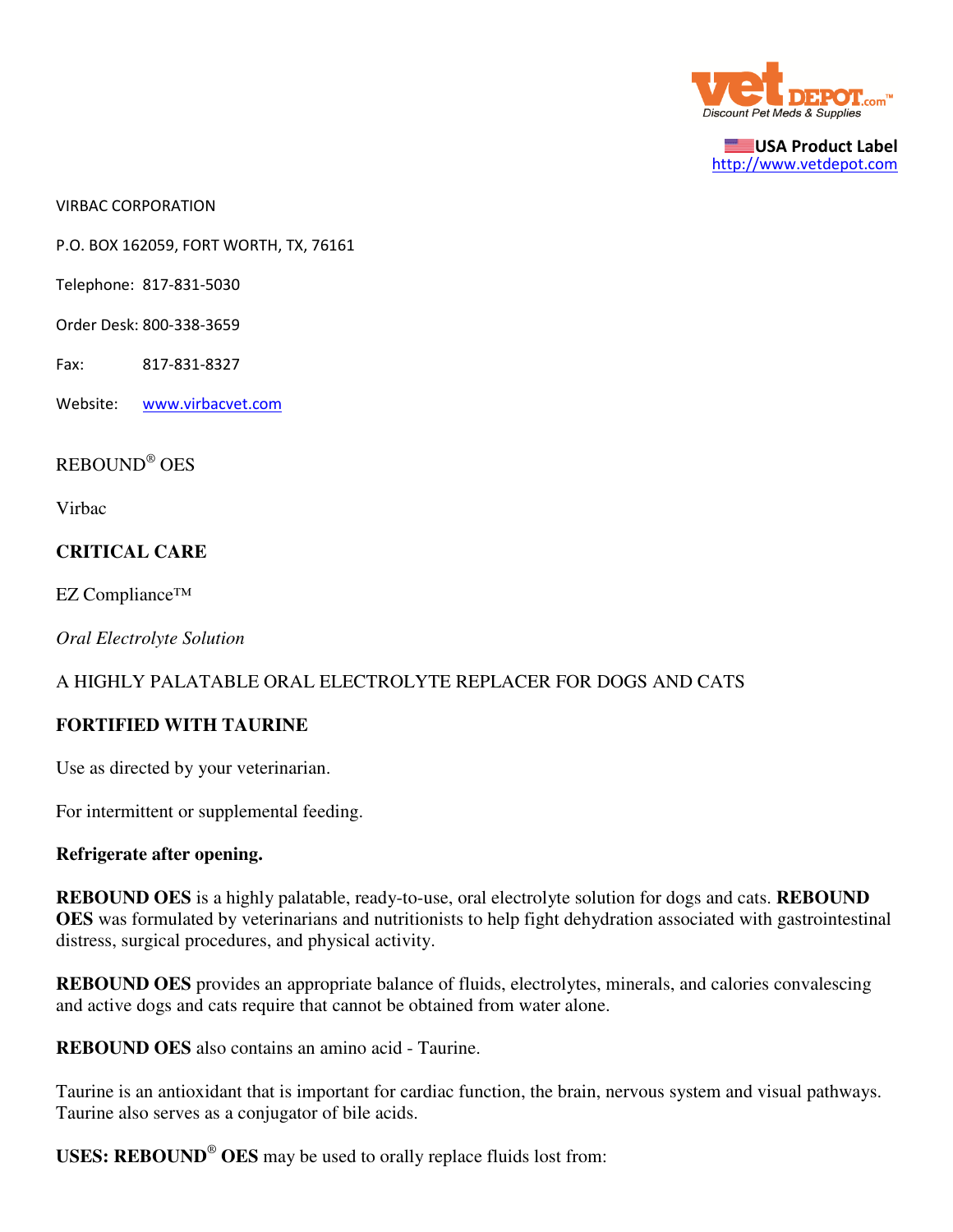- General Dehydration
- Vomiting
- Diarrhea
- Surgical Procedures
- Parvovirus
- Refrigerate after opening
- Good for 14 days after opening
- Do not microwave in carton
- Safe for geriatric dogs and cats

**FEEDING DIRECTIONS:** SHAKE WELL BEFORE USING. No dilution or measuring is required. **REBOUND OES** may be offered free-choice. In addition, **REBOUND OES** may be warmed to increase palatability or frozen into cubes to better regulate fluid consumption in convalescing animals. Replace unused portion after 12 hours. Use as directed by your veterinarian.

| $Post-Op$<br>Recovery | Offer free-choice for 2 - 4 days.                                                                                                                         |
|-----------------------|-----------------------------------------------------------------------------------------------------------------------------------------------------------|
| Diarrhea/<br>Vomiting | Offer small frequent amounts (approx. $3 - 4$ oz) $3 - 4$ times daily until recovered.                                                                    |
|                       | <i>Physical Activity</i> Offer free-choice during and/or immediately following physical activity to replace fluids lost<br>as the result of work or play. |

**INGREDIENTS:** Water, High Fructose Corn Syrup, Chicken Flavor, Taurine, Phosphoric Acid.

Calorie Content (ME)  $|60 \text{ kcal/8 fl. oz.} (237 \text{ mL})|$ 

## **Guaranteed Analysis**

| Crude Protein, min | $< 0.1\%$ |
|--------------------|-----------|
| Crude Fat, min     | $< 0.1\%$ |
| Crude Fiber, max   | 0.12%     |
| Moisture, max      | 95%       |
| Ash, max           | 0.5%      |
| Potassium, min     | 0.004%    |
| Sodium, min        | 0.04%     |
| Chloride, min      | $0.065\%$ |
| Taurine, min       | $0.08\%*$ |